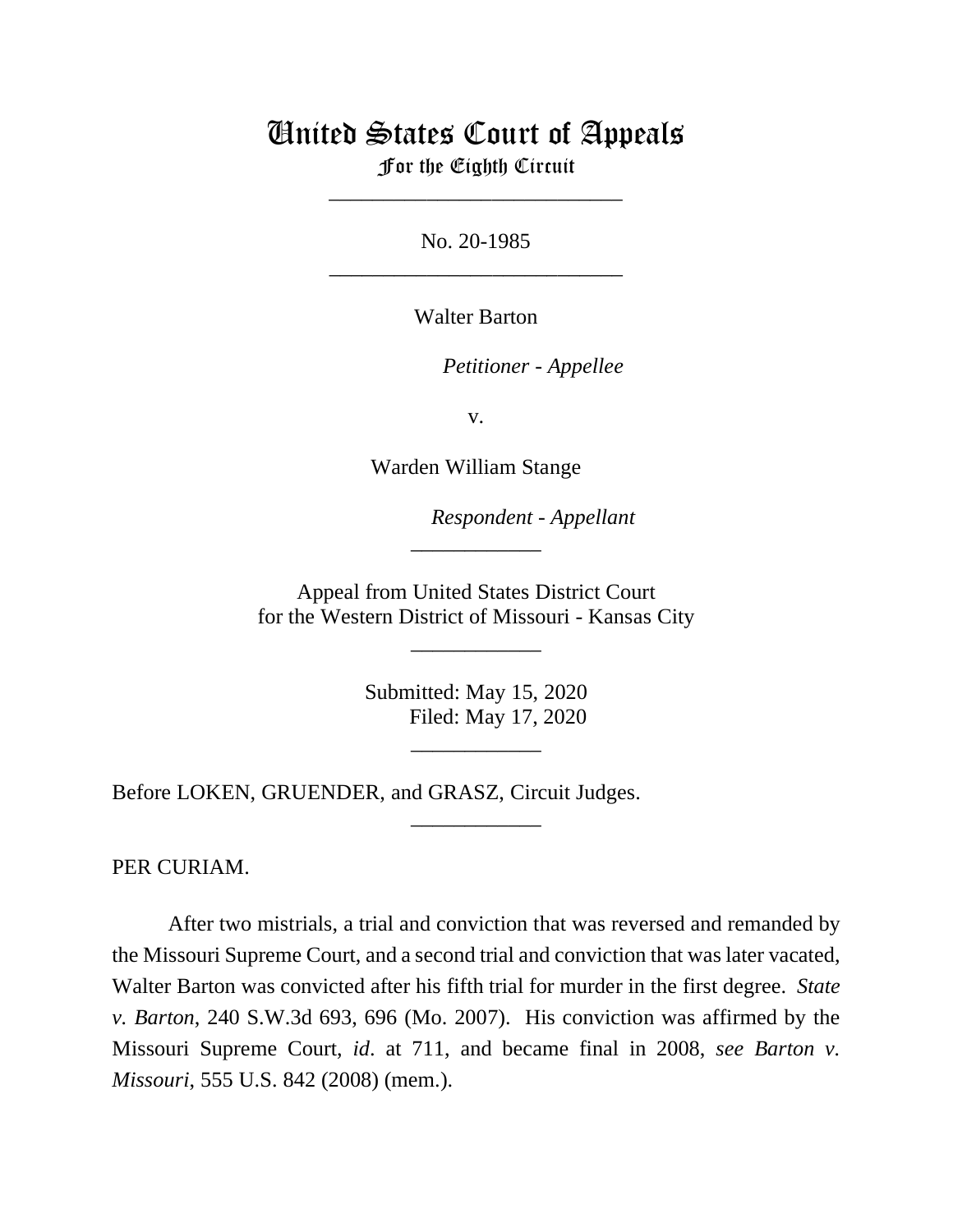Barton subsequently filed a motion for state post-conviction relief, and the Missouri Supreme Court affirmed the denial of his motion. *Barton v. State*, 432 S.W.3d 741, 764 (Mo. 2014). Barton filed another motion for relief based on the performance of his post-conviction counsel. *Barton v. State*, 486 S.W.3d 332, 335 (Mo. 2016). The Missouri Supreme Court again affirmed the denial of relief. *Id*. at 339. Barton then turned to federal court seeking *habeas* relief, the denial of which became final last year*. See Barton v. Stange*, 589 U.S. ---, 140 S. Ct. 525 (2019) (mem.).

In February 2020, Barton's execution was set for May 19, 2020. Barton again pursued state post-conviction relief, seeking a writ of *habeas corpus* from the Missouri Supreme Court based on a claim that he is not competent for execution and an actual innocence claim. *State ex rel. Barton v. Stange*, No. SC98343, slip op. at 1-2 (Mo. Apr. 27, 2020). The Missouri Supreme Court determined that Barton was competent based on the standards outlined by the United States Supreme Court. *See Madison v. Alabama*, 586 U.S. ---, 139 S. Ct. 718, 722 (2019). It also determined that Barton's evidence of his innocence did "not show actual innocence by a preponderance of the evidence as required for a gateway claim of actual innocence, nor [did] it rise to the level of clear and convincing evidence required for a freestanding claim of actual innocence." *Barton*, slip op. at 1-2.

Following the Missouri Supreme Court's decision, Barton filed another petition for *habeas* relief in the United States District Court for the Western District of Missouri under 28 U.S.C. § 2254 on May 4, 2020. He concurrently filed a motion for stay of execution. The district court received all of the relevant briefing for the *habeas* petition and the motion for stay of execution on May 11, 2020. On May 15, the district court entered an order granting the motion for stay of execution.

The State appeals, urging us to vacate the district court's stay of execution. "We generally review a district court's decision to stay execution for an abuse of discretion." *Nooner v. Norris*, 491 F.3d 804, 807 (8th Cir. 2007).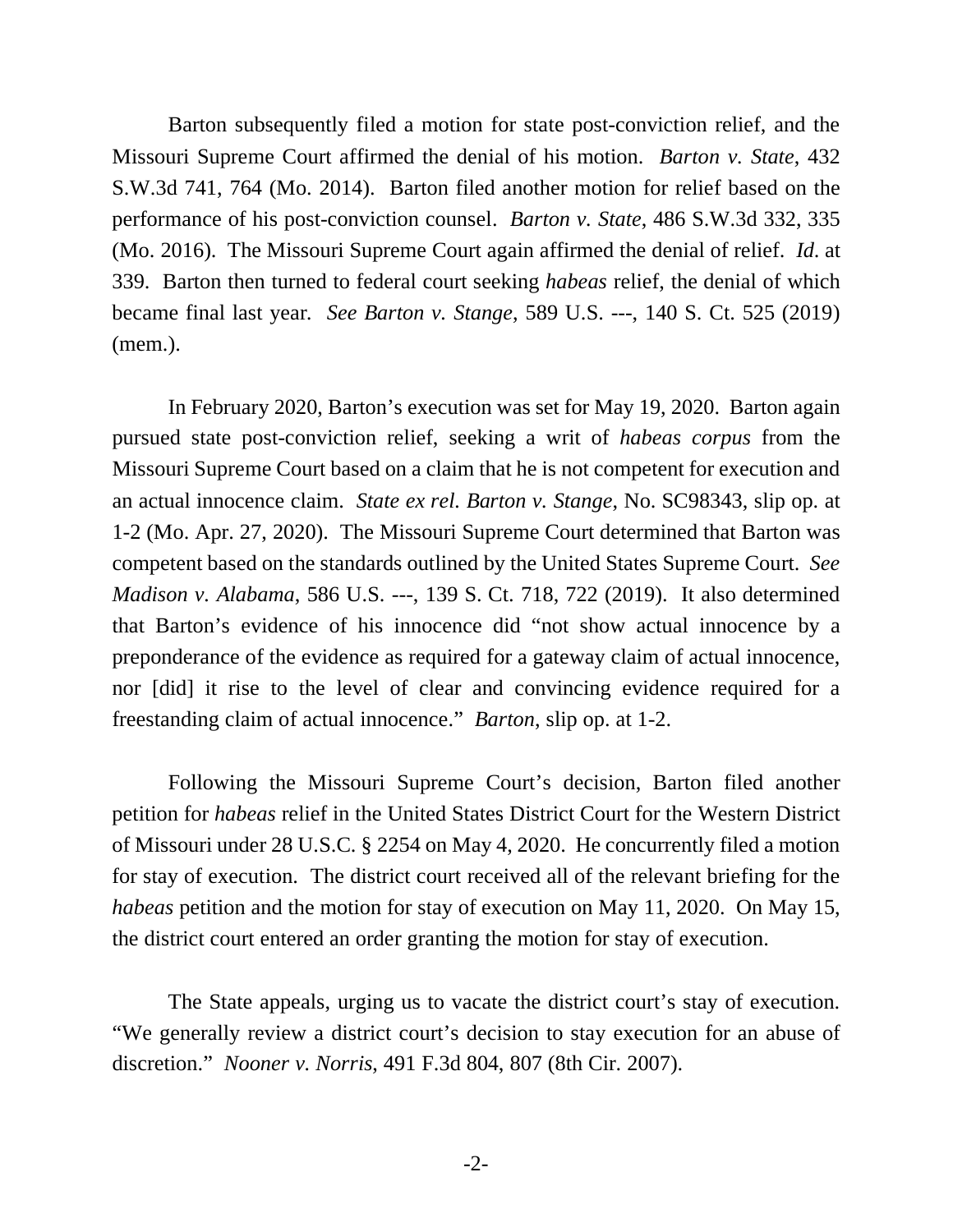"[A] stay of execution is an equitable remedy. It is not available as a matter of right, and equity must be sensitive to the State's strong interest in enforcing its criminal judgments without undue interference from the federal courts." *Lee v. Hutchinson*, 854 F.3d 978, 980-81 (8th Cir. 2017) (per curiam). "To prevail, inmates must satisfy all of the requirements for a stay, including a showing of a significant possibility of success on the merits." *Id.* at 981 (internal quotation marks omitted).

Here, the district court entered a stay pursuant to 28 U.S.C. § 2251(a)(1) on the basis that it "require[d] more time to consider the merits of the claims." The district court relied on the Supreme Court's ruling in *Lonchar v. Thomas*, 517 U.S. 314, 320 (1996), where the Supreme Court explained that a district court should issue a stay if it cannot dismiss a *habeas* petition on the merits before the scheduled execution, as well as *Dobbert v. Strickland*, 670 F.2d 938, 940 (11th Cir. 1982) (per curiam), in which the Eleventh Circuit stayed an execution "to consider properly the merits of the issues raised."

We question the applicability of the authorities the district court relied on to enter a stay solely on the basis of time constraints that purportedly prevented even a preliminary consideration of the merits of the two issues Barton has raised to determine whether he has a significant likelihood of succeeding on either of them. *See Lonchar*, 517 U.S. at 316-17 (noting that the *habeas* petition was filed on the day of the scheduled execution); *Dobbert*, 670 F.2d at 939-40 (staying an execution where the *habeas* petition raised thirteen separate issues, one of which had "never been decided by any federal appellate court" before, and the panel had not received the "appeal papers" until roughly twenty-four hours before the scheduled execution).

This procedural point, however, need not be resolved now. Because the district court found itself without time to consider the merits at all, we have carefully reviewed them ourselves to determine if a stay is warranted. *See, e.g.*, *Alabama v. Evans*, 461 U.S. 230, 231, 233-34 (1983) (per curiam) (concluding a petition for *habeas* was "without merit" and vacating a stay of execution that the district court entered because it concluded "'the time available does not permit this Court to make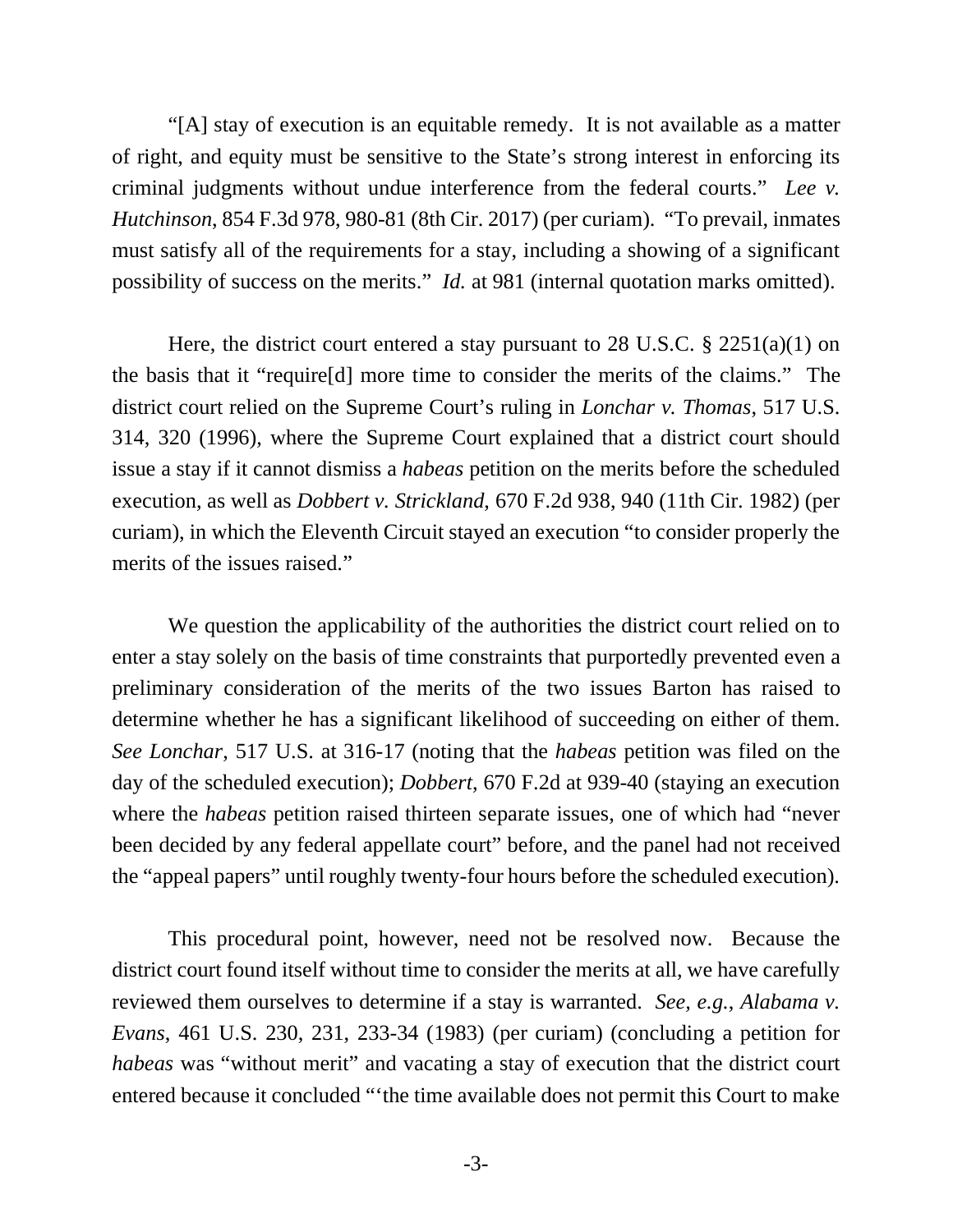a meaningful review or study'"). We find the merits "readily apparent" and therefore vacate the stay and remand the case with instructions to dismiss the petition. *See Hauser ex rel. Crawford v. Moore* 223 F.3d 1316, 1323 (11th Cir. 2000) (per curiam).

When, as here, an application for a writ of *habeas* corpus has been adjudicated on the merits in state court, we may grant a writ only where the adjudication:

(1) resulted in a decision that was contrary to, or involved an unreasonable application of, clearly established Federal law, as determined by the Supreme Court of the United States; or (2) resulted in a decision that was based on an unreasonable determination of the facts in light of the evidence presented in the State court proceeding.

28 U.S.C. § 2254(d); *Colvin v. Taylor*, 324 F.3d 583, 586-87 (8th Cir. 2003).

"Under § 2254(d)(1)'s unreasonable application clause . . . a federal habeas court may not issue the writ simply because that court concludes in its independent judgment that the relevant state-court decision applied clearly established federal law erroneously or incorrectly." *Cole v. Roper*, 783 F.3d 707, 710 (8th Cir. 2015) (internal quotation marks omitted) (quoting *Williams v. Taylor*, 529 U.S. 362, 411 (2000)). Instead, the application must also be unreasonable. *Id*. Stated another way, a state court's decision may be incorrect yet not unreasonable, and we grant relief only if it is both. *Id*.

Barton first argues that the Missouri Supreme Court's decision as to his incompetence claim "relies upon interpretations of the law which are contrary to United States Supreme Court precedent upon the matter and an unreasonable determination of the facts presented." The Eighth Amendment "prohibits the execution of a prisoner whose mental illness prevents him from rationally understanding why the State seeks to impose that punishment." *Madison*, 139 S. Ct. at 722 (internal quotation marks and brackets omitted) (citing *Panetti v. Quarterman*, 551 U.S. 930, 959 (2007)). "The mental state requisite for competence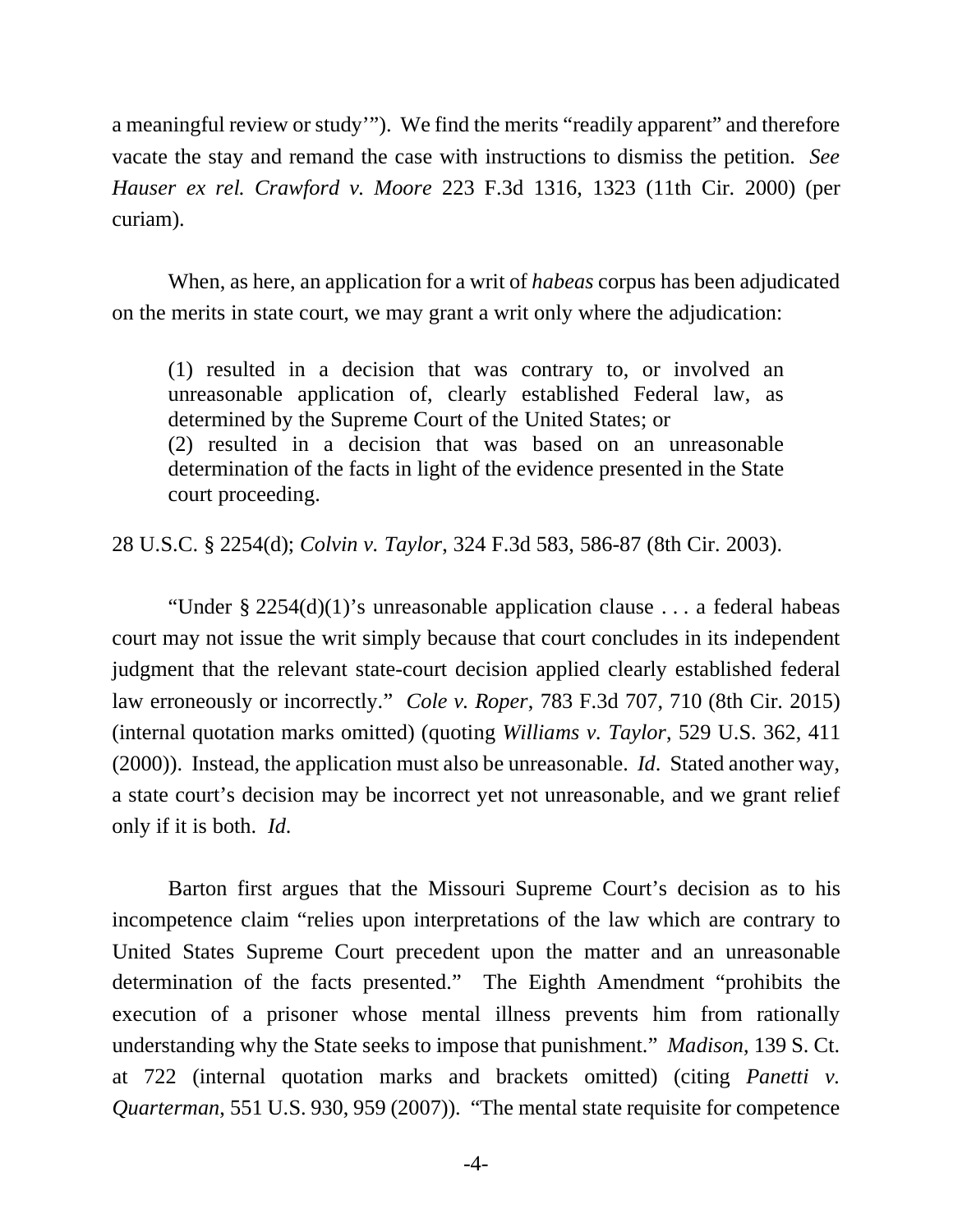to suffer capital punishment neither presumes nor requires a person who would be considered 'normal,' or even 'rational,' in a layperson's understanding of those terms." *Panetti*, 551 U.S. at 959.

Noting these standards, the Missouri Supreme Court observed that Barton's own expert concluded in her report that Barton "demonstrated a rudimentary factual understanding of the punishment he is about to receive and the reasons for it." It also noted her conclusion that Barton "demonstrated a simplistic, but rational understanding of the punishment he is about to receive and the reasons for it." Finally, it noted her conclusion that Barton "did not demonstrate any delusional thinking or loss of contact with reality and no perceptual disturbances were noted."

Based on Barton's own expert's report, we cannot say that the Missouri Supreme Court unreasonably applied the standards the United States Supreme Court has established, nor can we say that the Missouri Supreme Court unreasonably determined the facts. The expert report demonstrates that Barton rationally understands why the State is imposing the death penalty. *See Madison*, 139 S. Ct. at 722. Barton's expert's conclusion that he was not competent under standards that are not controlling cannot change the clear dictates of the United States Supreme Court. Nor do the various district court and court of appeals decisions Barton cites show that the Missouri Supreme Court unreasonably applied clearly established federal law *as determined by the United States Supreme Court*. *See* § 2254(d)(1). Barton thus cannot demonstrate a likelihood of success on the merits on his competency claim.

Barton also asserts actual innocence as a gateway claim to raise "otherwise defaulted" claims of prosecutorial misconduct related to the testimony of Katherine Allen, a witness at Barton's fifth trial. He identifies four bases for his actual innocence claim: (1) the opinion of a blood spatter expert that would rebut the testimony of the State's blood spatter expert at Barton's fifth trial; (2) seventeen prior convictions Allen had at the time of the fifth trial that were not presented to the jury; (3) an agreement between the State and Allen to dismiss charges against her in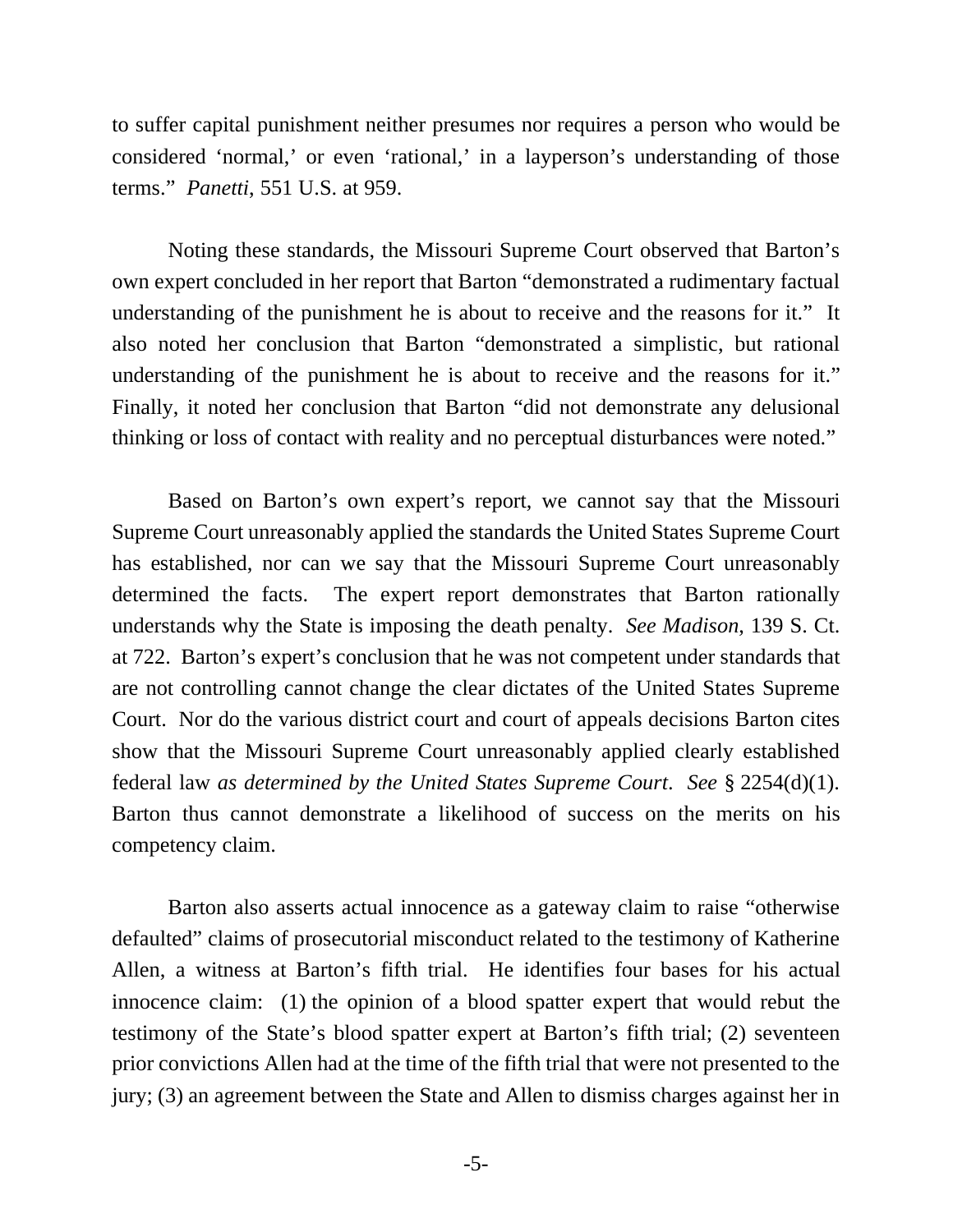exchange for her testimony; and (4) Allen's 2016 federal conviction for identity theft and mail fraud.

"A habeas petitioner who raises a gateway claim of actual innocence must satisfy a two-part test in order to obtain review of otherwise procedurally barred claims." *Amrine v. Bowersox*, 238 F.3d 1023, 1029 (8th Cir. 2001). "First, the petitioner's allegations of constitutional error must be supported with new reliable evidence not available at trial." *Id.* "Evidence is only 'new' if it was 'not available at trial and could not have been discovered earlier through the exercise of due diligence.'" *Osborne v. Purkett*, 411 F.3d 911, 920 (8th Cir. 2005) (quoting *Amrine*, 238 F.3d at 1029). "Second, the petitioner must establish 'that it is more likely than not that no reasonable juror would have convicted him in light of the new evidence.'" *Amrine*, 238 F.3d at 1029 (quoting *Schlup v. Delo*, 513 U.S. 298, 327 (1995)). Barton cannot satisfy this two-part test.

First, Barton's evidence regarding Allen's seventeen prior convictions and her agreement with the State is not "new." This evidence was "available at trial," *Osborne*, 411 F.3d at 920, because, as he notes, his conviction after his fourth trial had been set aside on the basis of this very evidence. Thus, this evidence cannot support his claim of actual innocence. *See Amrine*, 238 F.3d at 1029 (noting the district court "did not err by deciding to focus" on only the "new evidence" presented in support of a gateway actual innocence claim).

Second, Barton's evidence regarding his blood spatter expert's opinion is also not "new." As Barton notes, his counsel for the fifth trial met and spoke with this expert before trial. At that time, his counsel showed him "a number of things from Barton's file" and, after receiving the expert's preliminary input, "decided . . . as a matter of strategy . . . not [to] call a blood spatter expert" for fear that this expert's opinion would "be inconsistent with Barton's story regarding how the blood got onto his clothing." *Barton*, 432 S.W.3d at 755. His full opinion, which Barton has since obtained, thus could "have been discovered earlier through the exercise of due